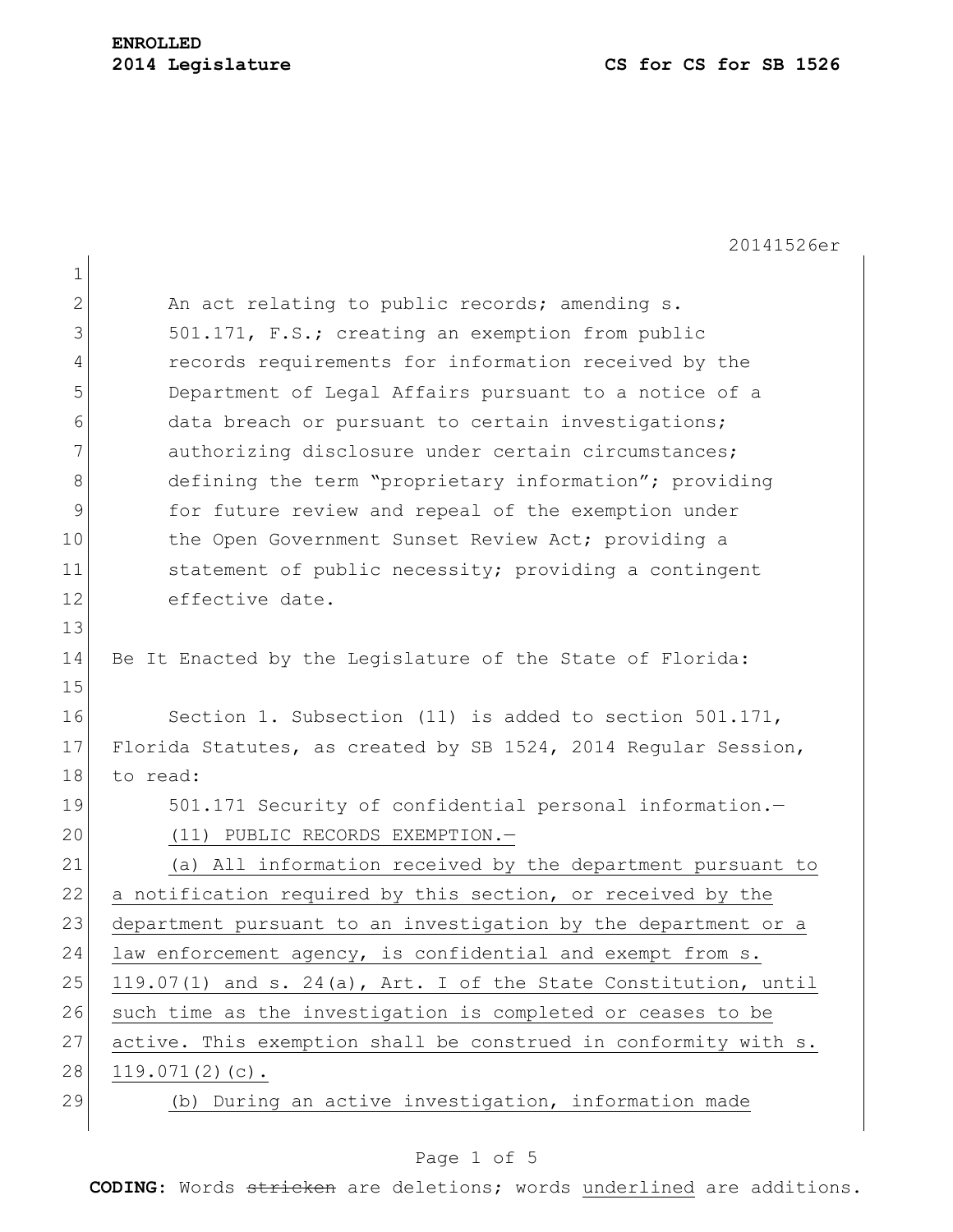|    | 20141526er                                                       |
|----|------------------------------------------------------------------|
| 30 | confidential and exempt pursuant to paragraph (a) may be         |
| 31 | disclosed by the department:                                     |
| 32 | 1. In the furtherance of its official duties and                 |
| 33 | responsibilities;                                                |
| 34 | 2. For print, publication, or broadcast if the department        |
| 35 | determines that such release would assist in notifying the       |
| 36 | public or locating or identifying a person that the department   |
| 37 | believes to be a victim of a data breach or improper disposal of |
| 38 | customer records, except that information made confidential and  |
| 39 | exempt by paragraph (c) may not be released pursuant to this     |
| 40 | subparagraph; or                                                 |
| 41 | 3. To another governmental entity in the furtherance of its      |
| 42 | official duties and responsibilities.                            |
| 43 | (c) Upon completion of an investigation or once an               |
| 44 | investigation ceases to be active, the following information     |
| 45 | received by the department shall remain confidential and exempt  |
| 46 | from s. 119.07(1) and s. 24(a), Art. I of the State              |
| 47 | Constitution:                                                    |
| 48 | 1. All information to which another public records               |
| 49 | exemption applies.                                               |
| 50 | 2. Personal information.                                         |
| 51 | 3. A computer forensic report.                                   |
| 52 | 4. Information that would otherwise reveal weaknesses in a       |
| 53 | covered entity's data security.                                  |
| 54 | 5. Information that would disclose a covered entity's            |
| 55 | proprietary information.                                         |
| 56 | (d) For purposes of this subsection, the term "proprietary       |
| 57 | information" means information that:                             |
| 58 | 1. Is owned or controlled by the covered entity.                 |
|    |                                                                  |

# Page 2 of 5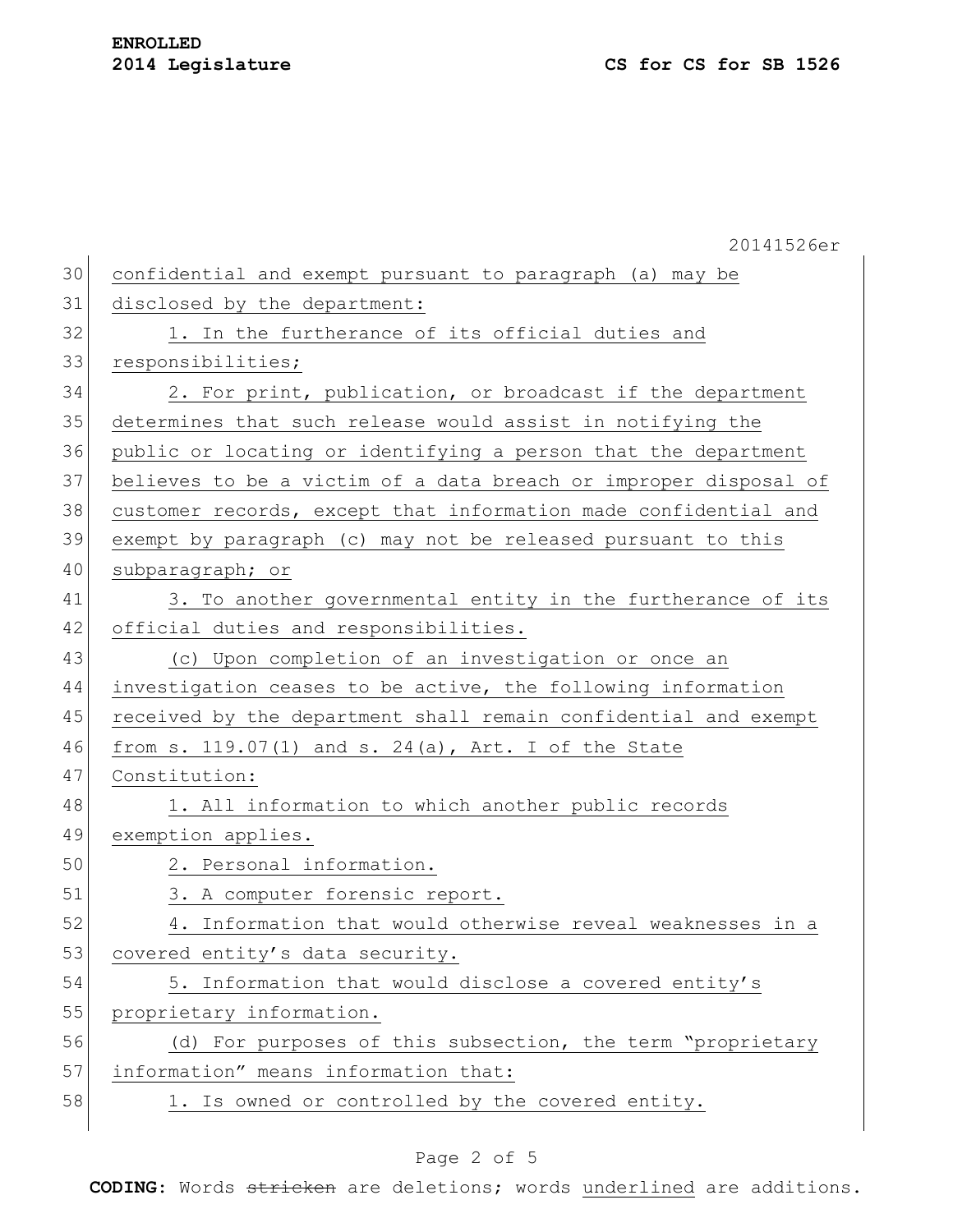|    | 20141526er                                                       |
|----|------------------------------------------------------------------|
| 59 | 2. Is intended to be private and is treated by the covered       |
| 60 | entity as private because disclosure would harm the covered      |
| 61 | entity or its business operations.                               |
| 62 | 3. Has not been disclosed except as required by law or a         |
| 63 | private agreement that provides that the information will not be |
| 64 | released to the public.                                          |
| 65 | 4. Is not publicly available or otherwise readily                |
| 66 | ascertainable through proper means from another source in the    |
| 67 | same configuration as received by the department.                |
| 68 | 5. Includes:                                                     |
| 69 | a. Trade secrets as defined in s. 688.002.                       |
| 70 | b. Competitive interests, the disclosure of which would          |
| 71 | impair the competitive business of the covered entity who is the |
| 72 | subject of the information.                                      |
| 73 | (e) This subsection is subject to the Open Government            |
| 74 | Sunset Review Act in accordance with s. 119.15 and shall stand   |
| 75 | repealed on October 2, 2019, unless reviewed and saved from      |
| 76 | repeal through reenactment by the Legislature.                   |
| 77 | Section 2. The Legislature finds that it is a public             |
| 78 | necessity that all information received by the Department of     |
| 79 | Legal Affairs pursuant to a notification of a violation of s.    |
| 80 | 501.171, Florida Statutes, or received by the department         |
| 81 | pursuant to an investigation by the department or a law          |
| 82 | enforcement agency, be made confidential and exempt from s.      |
| 83 | 119.07(1), Florida Statutes, and s. 24(a), Article I of the      |
| 84 | State Constitution for the following reasons:                    |
| 85 | (1) A notification of a violation of s. 501.171, Florida         |
| 86 | Statutes, is likely to result in an investigation of such        |
| 87 | violation because a data breach is likely the result of criminal |
|    |                                                                  |

# Page 3 of 5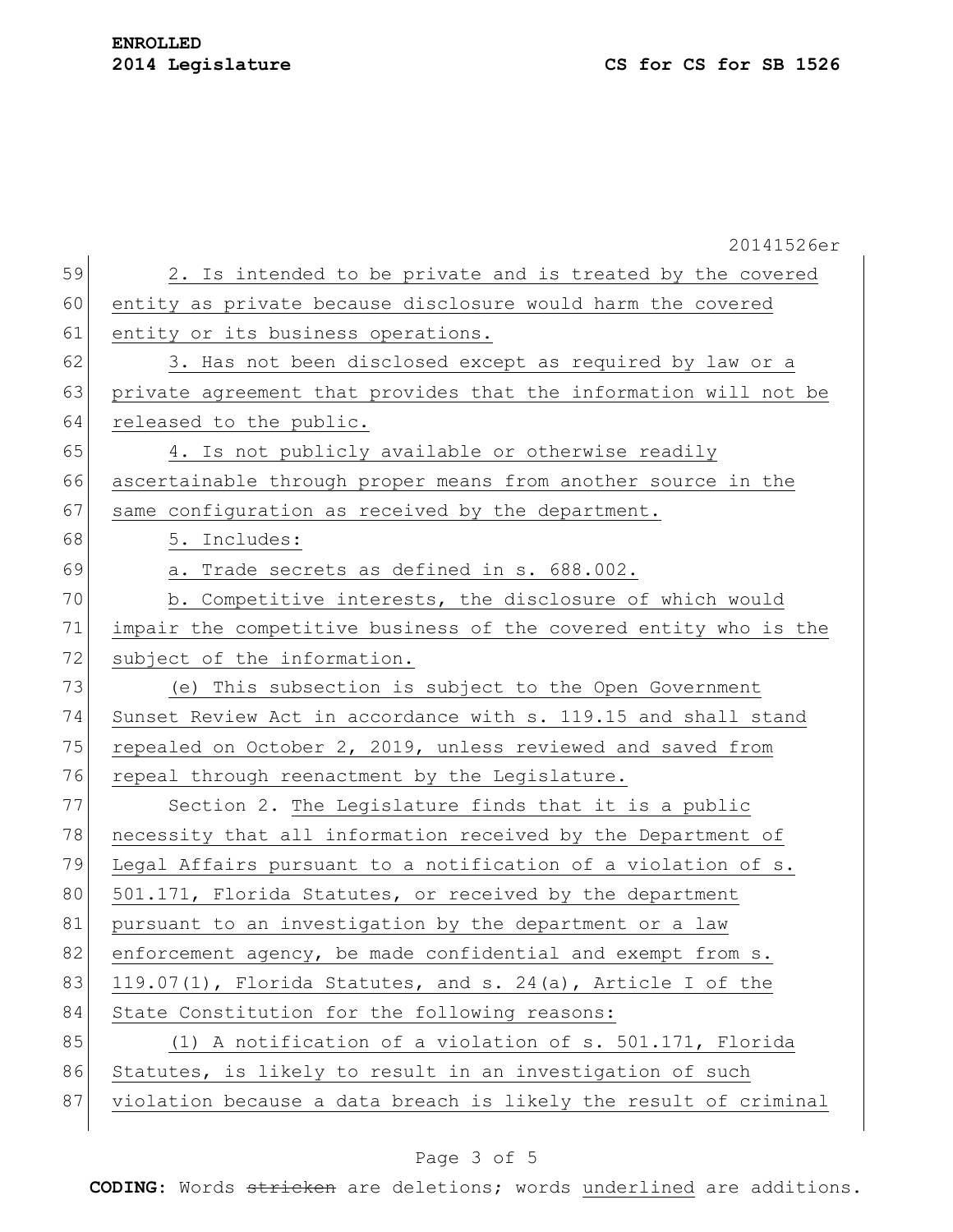20141526er 88 activity that may lead to further criminal activity. The 89 premature release of such information could frustrate or thwart 90 the investigation and impair the ability of the Department of 91 Legal Affairs to effectively and efficiently administer s. 92 501.171, Florida Statutes. In addition, release of such 93 information before completion of an active investigation could 94 jeopardize the ongoing investigation. 95 (2) The Legislature finds that it is a public necessity to 96 continue to protect from public disclosure all information to 97 which another public record exemption applies once an 98 investigation is completed or ceases to be active. Release of 99 such information by the Department of Legal Affairs would undo 100 the specific statutory exemption protecting that information. 101 (3) An investigation of a data breach or improper disposal 102 of customer records is likely to result in the gathering of 103 sensitive personal information, including social security 104 numbers, identification numbers, and personal financial and 105 health information. Such information could be used for the 106 purpose of identity theft. In addition, release of such 107 information could subject possible victims of the data breach or 108 improper disposal of customer records to further financial harm. 109 Furthermore, matters of personal health are traditionally 110 private and confidential concerns between the patient and the 111 health care provider. The private and confidential nature of 112 personal health matters pervades both the public and private 113 health care sectors. 114 (4) Release of a computer forensic report or other 115 information that would otherwise reveal weaknesses in a covered 116 entity's data security could compromise the future security of

### Page 4 of 5